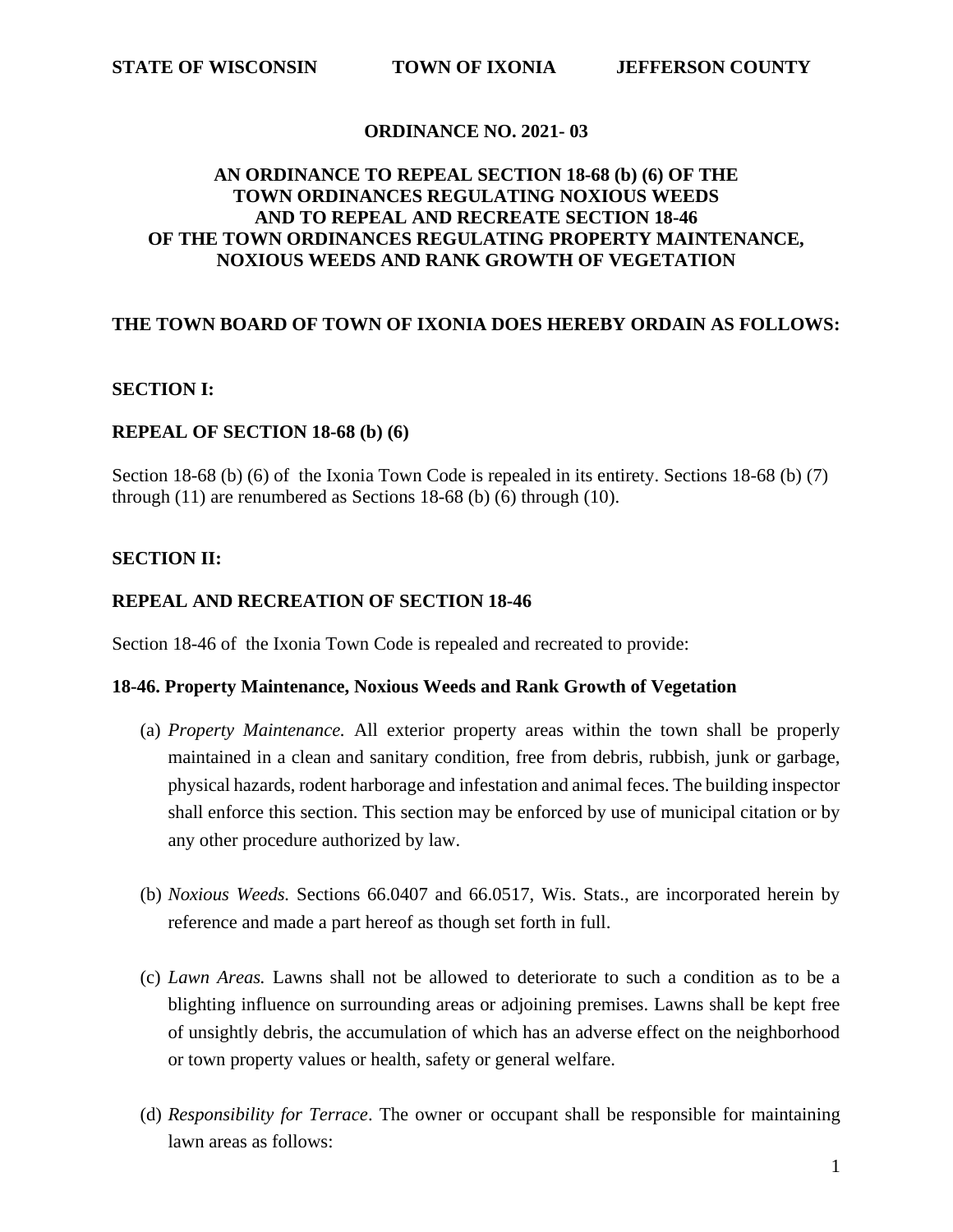- (1) To the curb whether or not sidewalks have been installed.
- (2) To the edge of the pavement or shoulder if the abutting street is of a rural design with no curb.
- (e) *Height Restriction*. Grass or weeds shall not exceed a height of 8 inches on any lawn area.
- (f) *Exemptions*. The height requirement of subsection (e) above shall not apply to the following:
	- (1) Active farming operations.
	- (2) Non-noxious weeds and vegetation in wetland areas.
	- (3) Grass or non-noxious weeds in public parks or private property previously approved by the Town and designated to stay natural.
- (g) *Waiver*. The Weed Commissioner or the Commissioner's designee may waive the provisions of this section in whole or in part, when in the Weed Commissioner or the Commissioner's designee's opinion, an application for a waiver is justified relative to grasses and other plants. A waiver shall be granted if the waiver will not detract from the aesthetics of an area, shall not create a nuisance, and shall not otherwise detract from the health, safety and welfare of the neighbors and community, and for other reasons in the sole judgment of the Weed Commissioner.
- (f) *Enforcement*. If the owner of lands in the Town fails to destroy noxious weeds or permits weeds or grasses to grow to a height of 8 inches, except as allowed by the Weed Commissioner or the Commissioner's designee, the Weed Commissioner or the Commissioner's designee shall mail a written notice to the owner or occupant of such premises stating such weeds and grasses have obtained a height of 8 inches and shall be cut within a time set by the Weed Commissioner or the Commissioner's designee. The notice shall be sent by first class mail, postage prepaid. If such owner or occupant fails to cut such weeds and grasses within the time set in the notice, the Weed Commissioner or the Commissioner's designee is authorized to enter onto the property and cause the weeds and/or grasses that are in violation of the section to be cut or mowed to conform with the requirements of this section. The Weed Commissioner or the Commissioner's designee shall keep an accurate account of the expenses of such cutting or mowing and shall bill the property owner for the Town's expense. The property owner will be billed for Town expense and in the event of nonpayment the charges shall be placed on the tax roll pursuant to §66.0627, Wis. Stats. In addition to such special charge, the owner of the premises is subject to a forfeiture for violation of this provision.